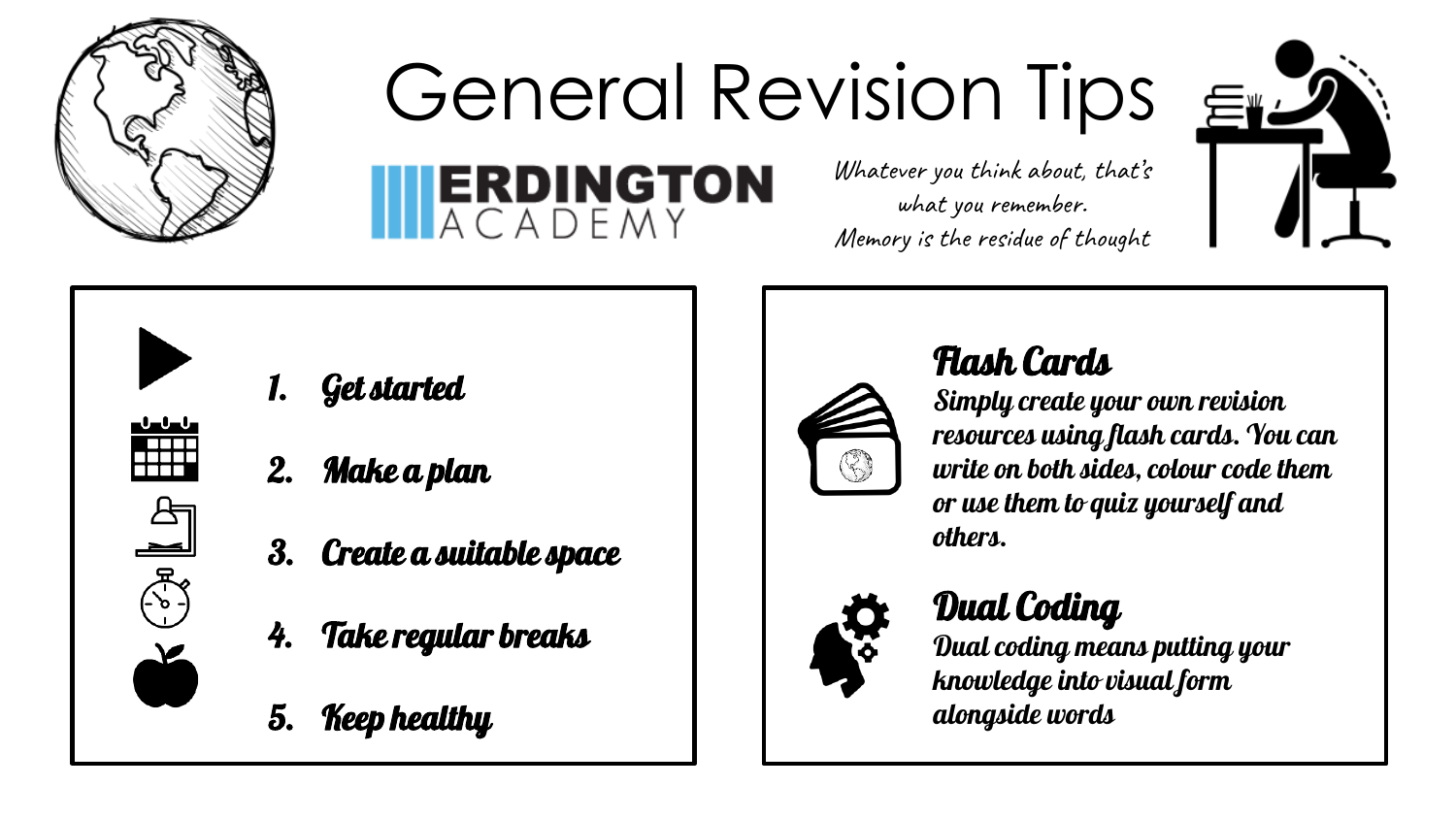

## General Revision Tips  $\epsilon$



# **ERDINGTON**

Whatever you think about, that's what you remember. Memory is the residue of thought

#### Retrieval practice

During your exams you will need be able to recall large amounts of information from your brain quickly. To get better at this, you need to practise! Not only will you get better at recalling information, but the information you recall is more likely to stick in your memory.





#### Deliberate practice

Set time aside to practice what you will be doing in the exam - answering exam questions.